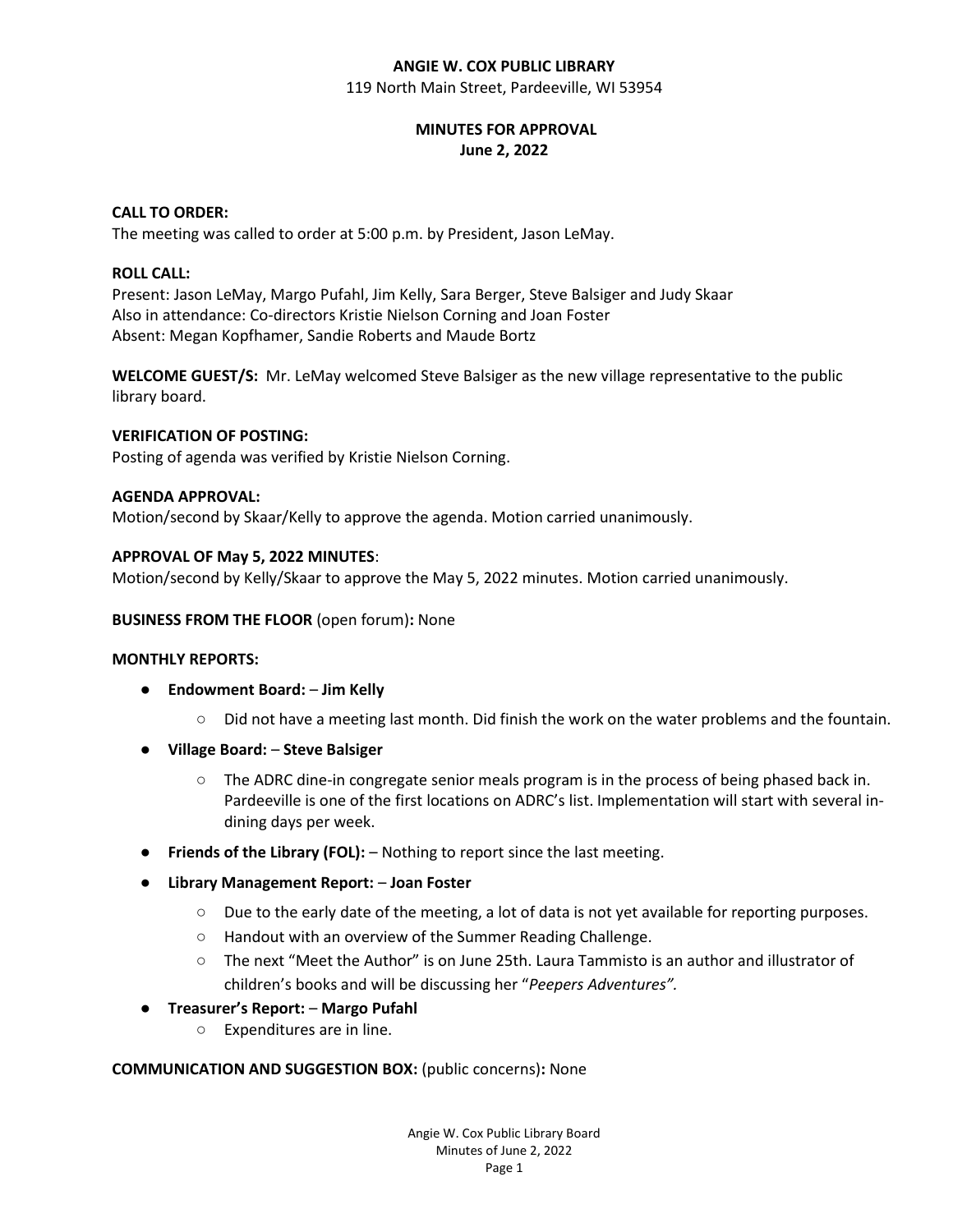### **ANGIE W. COX PUBLIC LIBRARY**

119 North Main Street, Pardeeville, WI 53954

### **APPROVAL OF VOUCHERS:**

Motion/second to approve vouchers by Balsiger/Kelly. Roll call vote: Pufahl-yes; Skaar-yes; Kelly-yes; LeMay-yes; Berger-yes; Balsiger-yes. Motion carried.

#### **OLD BUSINESS:**

#### **Author Event updates:**

- We are partnering with "Mystery to Me" bookstore to handle the books for the Mitchard meet the author event.
- Joan has contacted several different people who might want to participate in the workshop with Ms. Mitchard. Trying to keep this in Columbia County but will expand to other areas if we get no response.

**Employee Benefits Review:** Language continues to be worked on. Will be ready for the July meeting. A document will be drafted to state the library's position on some of the items in the Village Handbook.

**Collection Development Review:** This will be discussed at the next meeting.

#### **NEW BUSINESS:**

#### **2022 Meeting Schedule – AWC Public Board of Trustees**

- We will leave the first Thursday each month as our meeting date through the end of the year.
- It was suggested that a joint meeting be arranged to include the Friends of the Library, Endowment Board, Village Board and the Public Library Board of Trustees. We would hope that this could be an annual event to share news, updates and other useful information. Therefore, the September 1st meeting will be canceled and a date will be selected in September for this joint meeting.

#### **Office Expansion Update – Directors**

● Nothing has been ordered but work will hopefully begin in the latter part of June.

#### **June 25 Author Event: Laura Tammisto, author, illustrator – discussed earlier.**

**Bequests:** Notification was received that we will be receiving a bequest from the estate of Lois F. Roets.

#### **Employee Positions:**

● DPI does not recognize co-directors. Joan talked with Tracie Miller (Public Library Administration Consultant at SCLS) and according to State Statute, a director needs to be in the library 10 hours per week. Balsiger made a motion to make Kristie Nielson Corning Director and Joan Foster Assistant Director retroactive to June 1st to comply with State Statutes and DPI regulations. Second by Skaar. Motion carried unanimously.

**AGENDA ITEMS FOR CONSIDERATION AT THE JULY MEETING: –** Benefits Review and Collections Development Review.

**ADJOURNMENT:** Motion/second by Kelly/Skaar to adjourn the meeting. Meeting adjourned at 6:08 p.m. Motion carried unanimously.

#### **NEXT MEETING:**

July 1, 2022 at 5:00 p.m. Respectfully submitted